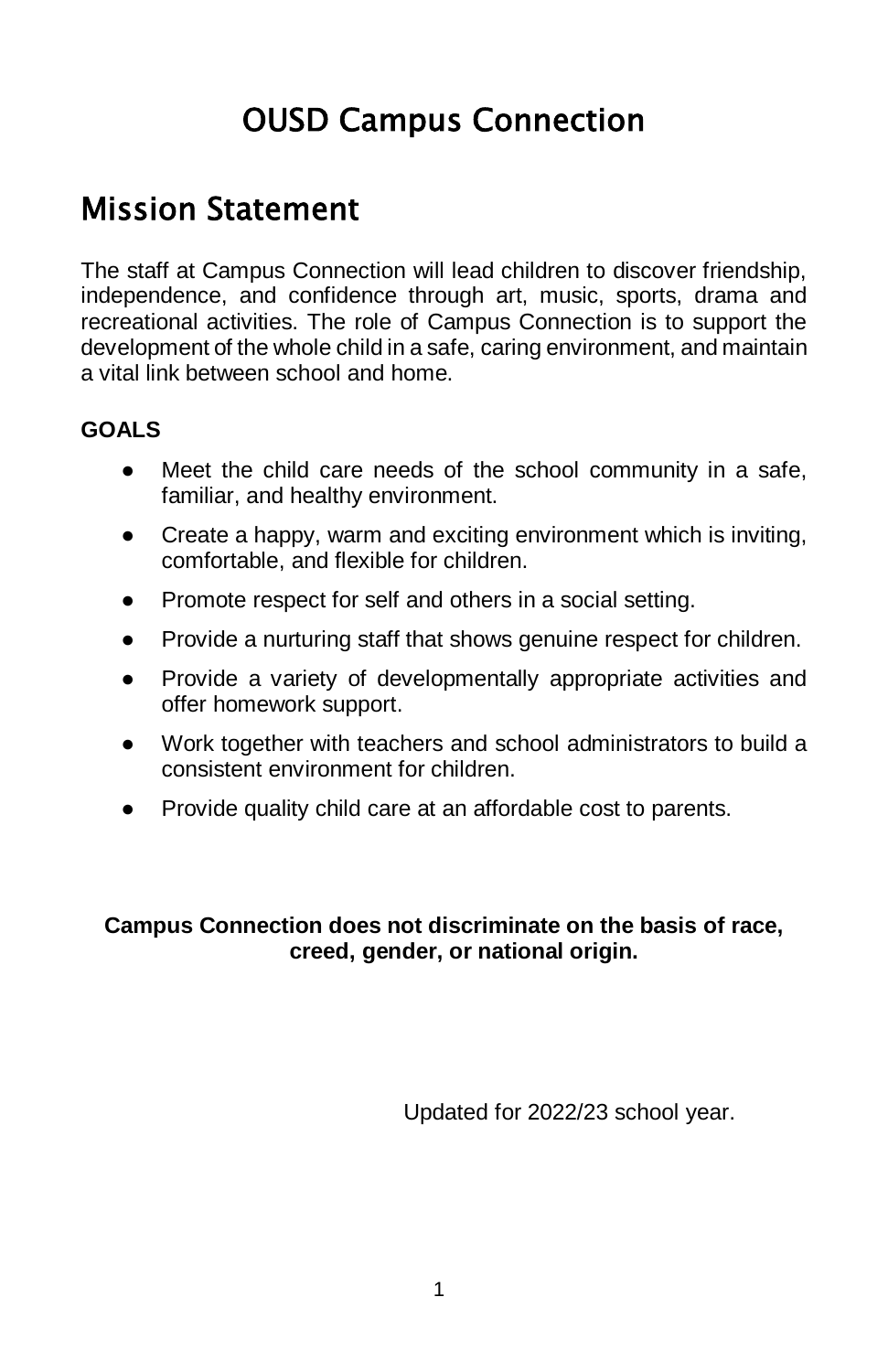# TO THE PARENTS

This handbook is designed to acquaint you with our policies and procedures. Please read and refer to this handbook as needed. The Campus Connection Office staff is available to answer any questions you may have concerning our program.

The Orcutt Union School District (OUSD) Campus Connection provides before and after school supervision in a positive, comfortable environment. Homework assistance will be provided as well as daily activities developed by the Site Coordinator and Assistants. Varied learning opportunities and experiences are provided for children in kindergarten through sixth grade.

The Campus Connection Administrative Office is located behind the OUSD District Office main building at 500 Dyer St. Building K, Orcutt, CA 93455. We are open to the public from 9:00 a.m. until 4:00 p.m.

### **Emergency/Natural Disaster**

In the event of an Emergency or Natural Disaster in which the students must be evacuated to another location, parents may call **938-8900** to receive location and pick up instructions. Students will only be moved under the instruction of the OUSD Superintendent and/or Public Service Officers.

## Days and Times of Operation

### 6:30 a.m. – 6:00 p.m. Monday – Friday

Campus Connection is open at each site weekdays during the school year. During teacher in-service days, Campus Connection may be in session. If so, it is usually combined at one or two sites depending on enrollment. Campus Connection operates on the same holiday schedule as your school. You are not required to pay for care on national/state holidays.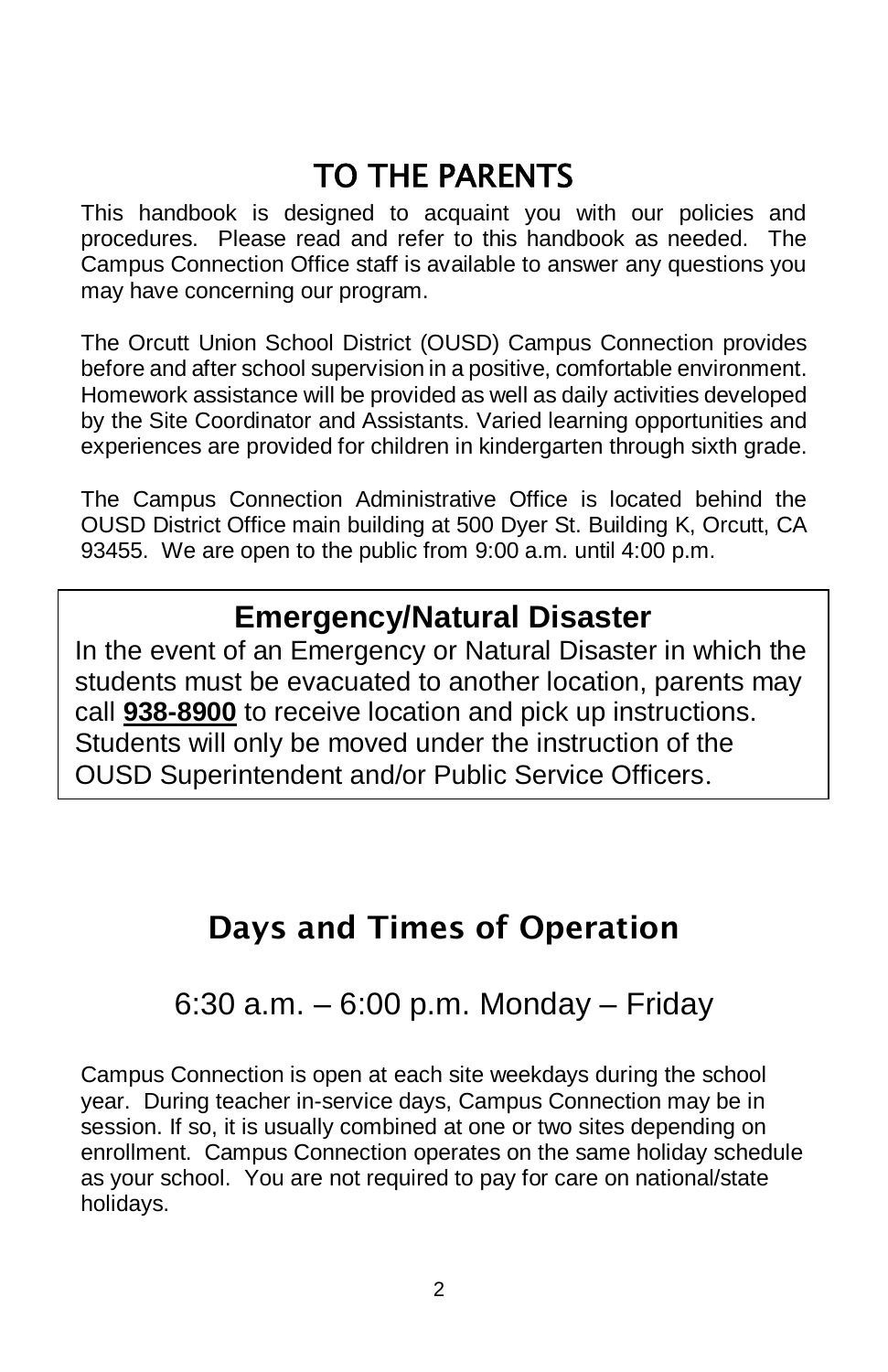Campus Connection typically provides an all day Camp during the Winter, Spring, and Summer breaks (depending on enrollment).

### Campus Connection will not be offered on the following dates. You are not required to pay for these days.

- **The week before school starts**
- **Independence Day**
- **Veteran's Day**
- **Thanksgiving Day and the day before and after or the entire week if schools are closed.**
- **Christmas Day and the day before and/or after, depending on how it falls and depending on enrollment**
- **New Year's Day and the day before and/or after, depending on how it falls and depending on enrollment**
- **Martin Luther King Day**
- **Lincoln's Birthday**
- **Presidents' Day**
- Good Friday –or the day after Easter, depending on the district **calendar**
- **Memorial Day**

## Registration Information and Fees

Enrollment is available online on a first-come, first-enrolled basis. Spaces are limited; it is best to enroll as soon as possible. Kindergarten parents may enroll students in Campus Connection before school enrollment is complete. Individual student registration is complete only after the parent or guardian has completed the online enrollment and paid the registration fee. There is a processing period from registration until your child may begin attending Campus Connection, which is usually the start of the following week if you register on a Monday or Tuesday. If registration takes place later in the week, the start date will be extended another week. **If your child is absent from elementary school (for any reason) or sent home from school (for any reason), he or she may not attend Campus Connection on that day.**

 **\*Students may remain inactive for up to eight weeks without being charged. After eight weeks of inactivity, a student's spot may need to be relinquished if a wait list is in effect.**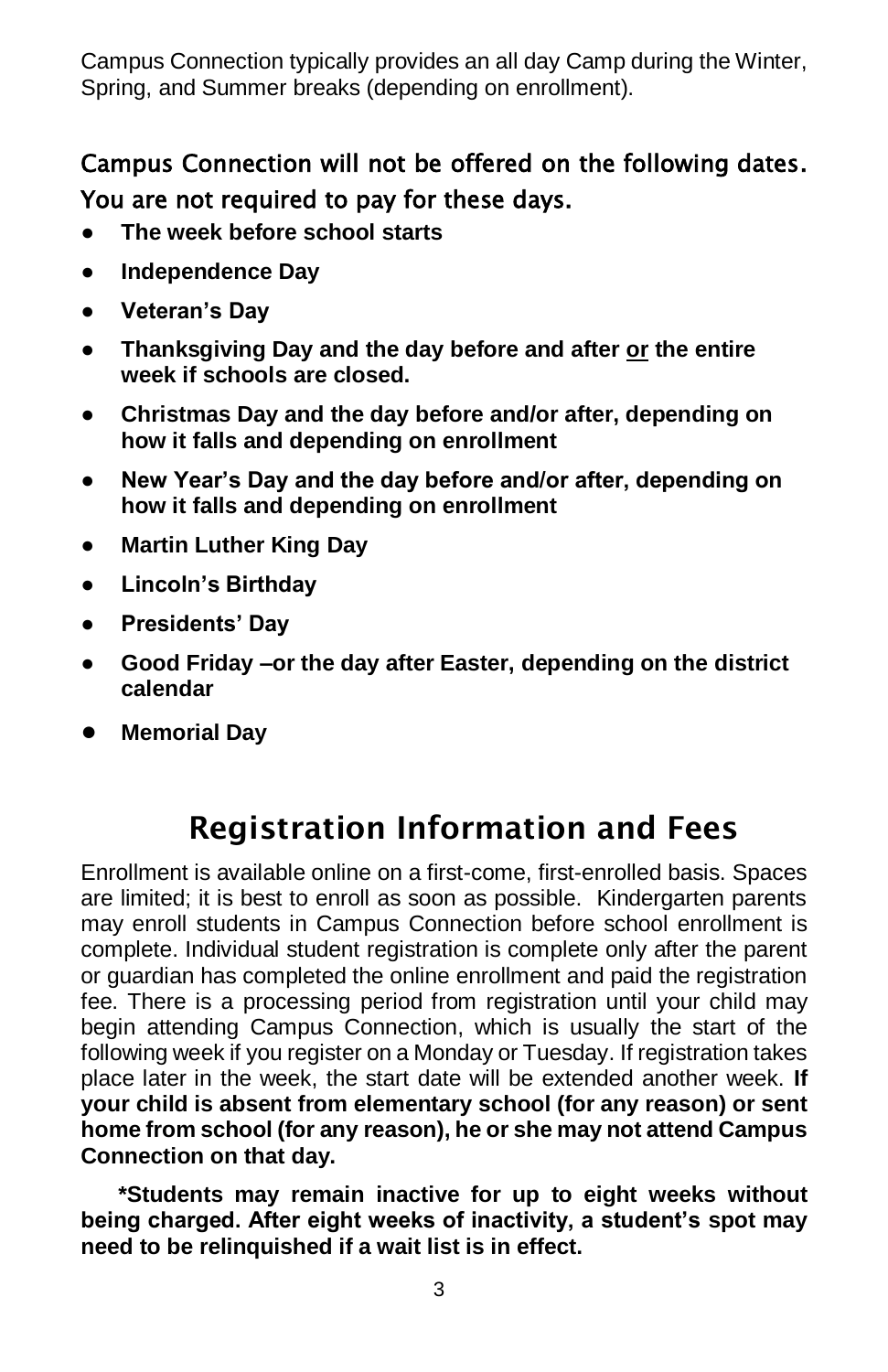# **Registration Fees (Non-refundable)**

| \$35.00 | Youngest Child          |
|---------|-------------------------|
| \$30.00 | Second Child            |
| \$20.00 | <b>Additional Child</b> |

## Registration Requirements

- 1. Continuing accounts must be in good standing.
- 2. Completed online registration contract and student emergency information.
- 3. Non-refundable registration fee paid.
- 4. Written authorization from an Agency if you are receiving outside assistance for tuition payment.
- 5. Parents requesting separate accounts will be required to pay separate registration fees.
- 6. Parents must complete a re-registration prior to the beginning of each school year.
- 7. Each student is required to meet the ten-hour minimum on regular school weeks (five days of instruction) when care is needed anytime during the week. Students using the full day camp programs will be required to register for twenty hours per week for each week they will attend.

# Emergency Information

For safety reasons, it is imperative that the student's information is kept current at all times. Should a change occur to your address, work/home/cell telephone number, employer, emergency contact information, or any other data, please notify the site staff to update the Emergency Card(s) immediately. Please include at least one contact person who will be available to receive phone calls/and or pick up your child as deemed necessary.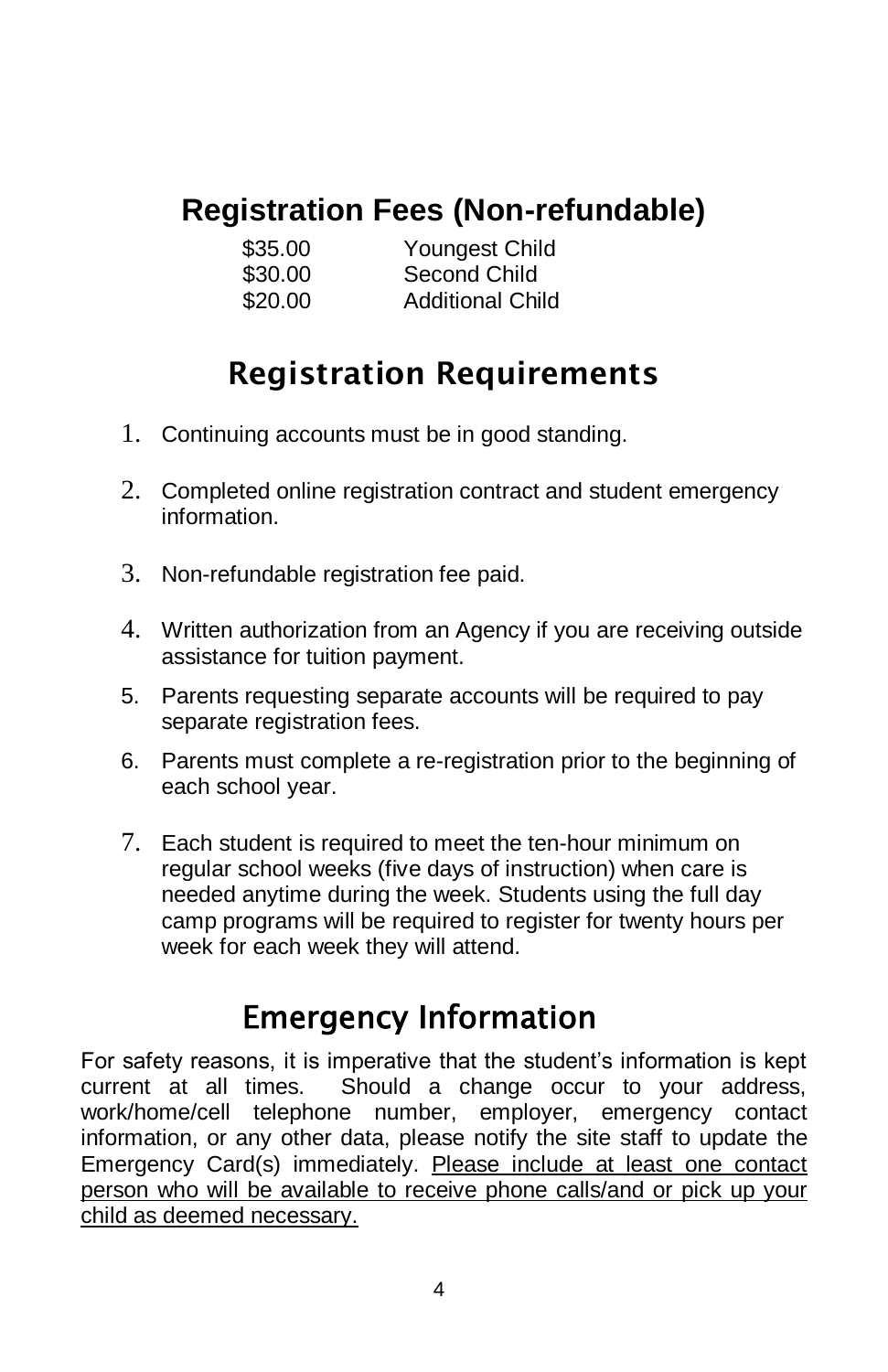### Tuition

\$4.50 per hour Youngest Child

\$4.00 per hour Siblings

**\*Students needing care only on Wednesday afternoons due to early release time will be charged \$5.50/hour, with a 1 ½ hour minimum. 2:15 dismissal school students will be charged until 3:45 and 2:50 schools will be charged until 4:15. No sibling discounts will apply.**

Information will be sent out soon after registering, regarding our new ProCare Parent Portal. You will have access to your account 24/7 to make payments, view schedules, and print year-end reports. Changes to your child's monthly schedule made by the 20th of the month will go into effect the first day of the following month. If schedule updates are not received by the 15th, the schedule in place will remain in effect.

Campus Connection is a prepayment program. Tuition fees, based on contracted hours, are due on the first  $(1<sup>st</sup>)$  of each month. A \$25.00 late fee will be assessed on accounts where the balance has not been paid in full by the fifteenth  $(15<sup>th</sup>)$  of each month.

Payments may be made with a debit/credit card, either online, over the phone or in person at the Administration Office. Statements will be emailed before the  $1<sup>st</sup>$  of each month and again on the 15th if a balance remains.

You may also deposit your payments of cash or check at the Campus Connection sites or at the Administrative Office. All checks are to be made out to **OUSD CAMPUS CONNECTION**. When writing a check, please include your child's name and school name on the memo line. If you mail your check to our office, please send it to:

## **OUSD CAMPUS CONNECTION 500 DYER ST. ORCUTT, CA 93455**

**Cash will be accepted only at the Administrative Office and exact change is required.**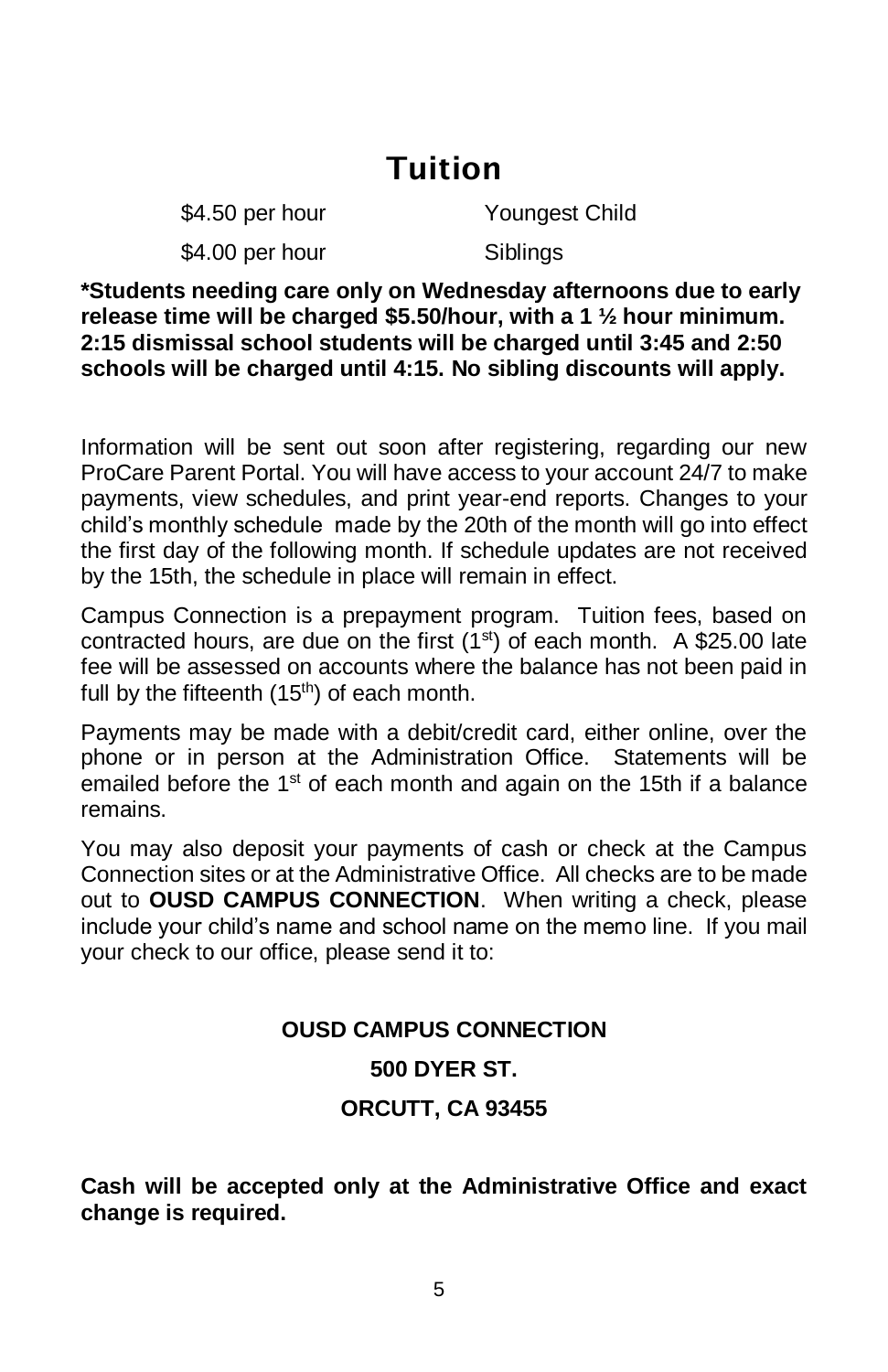### **Returned Checks**

A \$25.00 bank fee will be charged for checks returned from the bank for non-sufficient funds (NSF). Re-payment of NSF checks and related fees must be made at the Campus Connection Administrative Office. Parents who have two (2) returned checks will be placed on a cash only payment method.

#### **Past Due Payment Policy**

Please keep accounts in good standing. After two (2) reminders about an overdue account, you may be asked to find alternative care for your child. Delinquent accounts will be sent to a collection agency. If your account is sent to a collection agency, you will need to pay the agency the total amount due. Before you may register your child in the program again, you will need to pay Campus Connection a handling fee equal to fifty percent (50%) of the balance due that was sent to the collection agency.

#### **Additional Documentation**

There will be an extra fee charged for the verification of the actual hours or monies received, including copies and/ or other written documentation provided by OUSD Campus Connection business office. Charges will apply when requests are made by the parent or guardian, but do not apply to year-end tax statements, monthly statements of account, receipts or signatures required for flex accounts.

**Copies will be billed at \$1.00 per page.**

**Prepared Documents will be charged at an hourly rate. Additional fees may apply to special billing requests.**

## Registration and Scheduling Process

If you are new to Campus Connection, please visit our page on the OUSD website, www.orcutt-schools.net, to register and create your MyProcare account, which is our child care software platform. After initially registering for Campus Connection via MyProcare.com, you will see the alert, "Registrations are Available" on your MyProcare dashboard. Click "View" and begin the re-registration process. If you currently have a MyProcare account for Campus Connection, sign in to view the registrations available.

There are daily before and after school options available. For after school care, you may choose two hours or until 6:00 p.m. Before school options vary depending on the school site.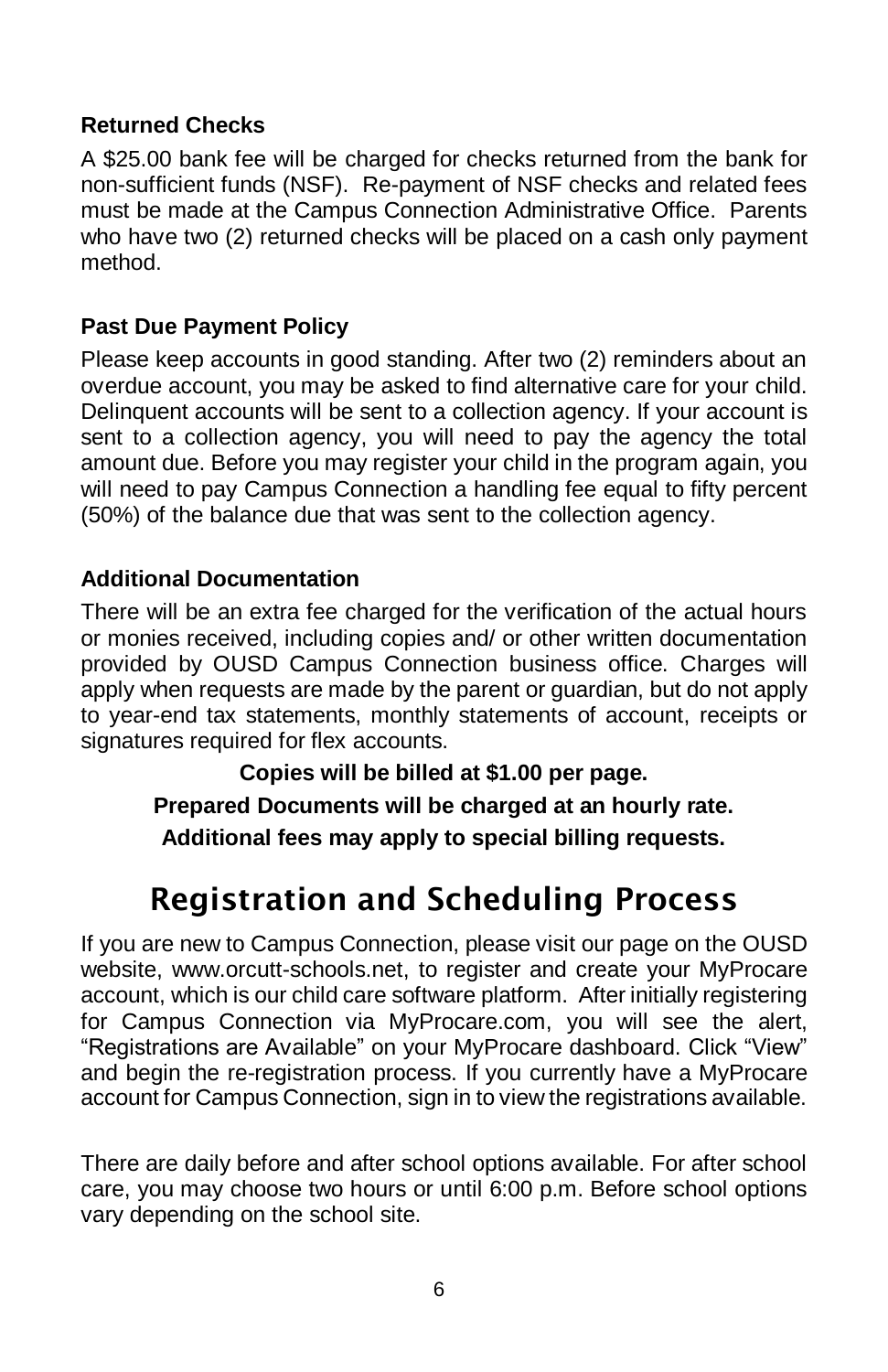Each child must be scheduled for a minimum of ten hours per week. If your child is with us longer than your scheduled hours, the charges for extra time will be added to your account monthly and will be billed at the same hourly rate. For example, if your child is scheduled to be in Campus Connection for 2 hours after school, but they get picked up 30 minutes later than scheduled, the additional 30 minutes will be added to your account and note as "Extra Hours" at the end of the month.

If needed, you may alter your child's schedule during each month's open period, which closes monthly on the 20th. Changes will go into effect on the first day of the following month. If no changes are made, your schedule will remain in place for the duration of the school year.

No credit will be issued for unused time. You may add time, but not deduct time. If a child stays in Campus Connection longer than his/her contracted hours, the charges for the extra time will be added to your account on a monthly basis and will be billed at the same hourly rate.

No credit will be offered for absences on contracted days due to shortterm illness or changes in personal plans. If a child is sick five (5) or more consecutive days from *school*, he/she will be credited for those days scheduled in child care. Please notify the Administration Office to request credit for illness over (5) days.

Students participating in afterschool activities (enrichment, intervention, band, sports, etc.) who require care after said activity are to check in with Campus Connection Staff at the release of school, notify staff of the activity and location, then proceed to the activity. Students must return to Campus Connection immediately after the conclusion of activity. Parents are responsible for childcare expenses during the after school activities.

**Parents who pick up their child after 6:00 p.m. will be charged \$15.00 for every 15-minute period or part thereof after 6:00 p.m.** *Parents who are delayed in picking up their children more than three (3) times in a forty-five (45) day time period will be asked to find alternative child care.*

### Non-Attendance

Please notify your child's Campus Connection staff by school dismissal time if your child will not be attending child care on a day that he/she is scheduled to attend due to illness, sports, early pick-up, etc. This is for the protection of your child. We will be looking for your child if he/she is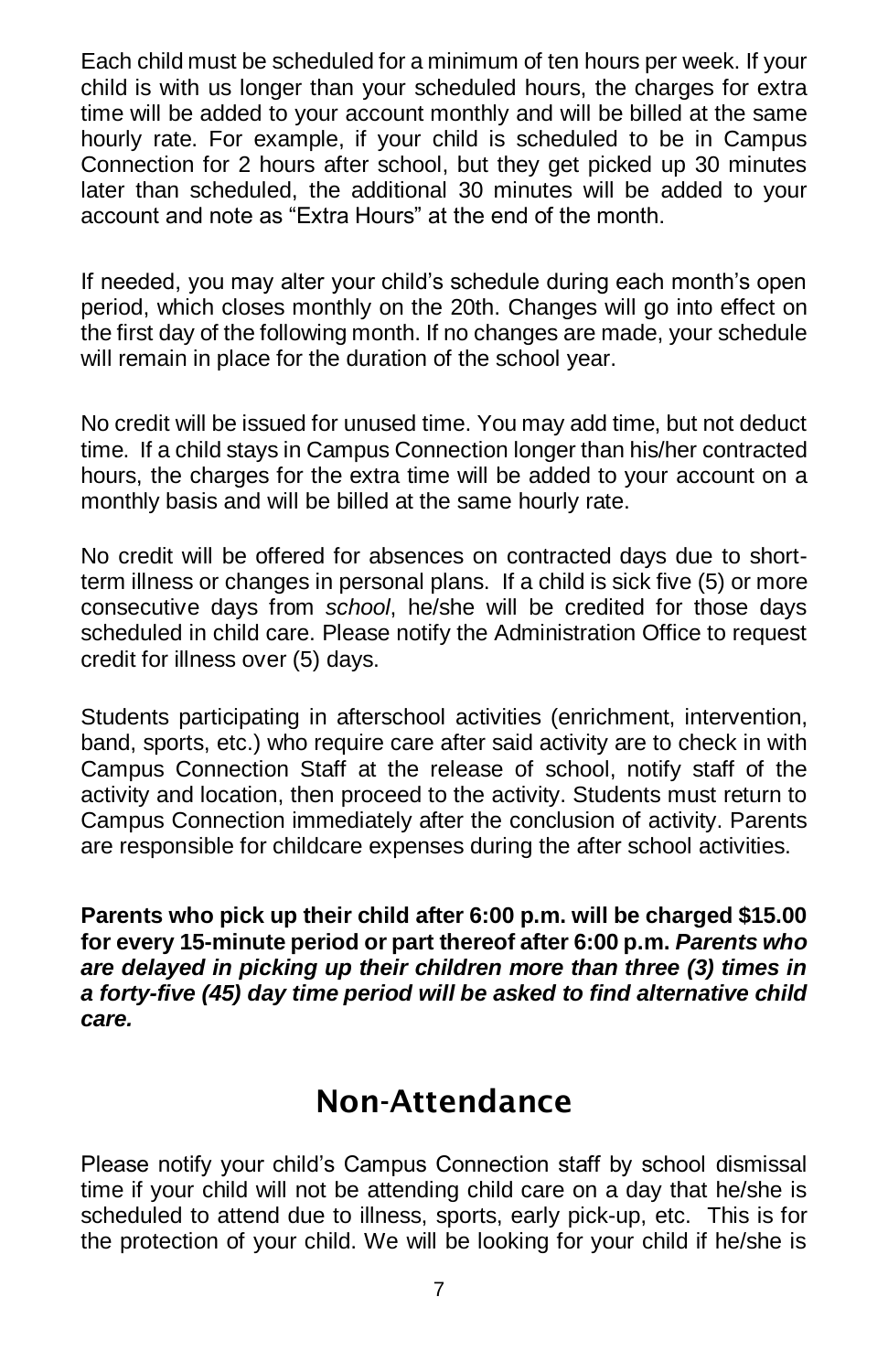not on site during the check-in period. Parents who routinely neglect to notify staff regarding absences on scheduled days, will be contacted by the program Director and fees may be imposed.

Parents/Guardians must notify the staff if they are allowing their child to be released from our program to walk home with another student. This request must reach the Campus Connection staff before the end of the school day. Students will not be allowed to verbally pass this information along from the parent.

**No credit will be given for non-attendance. Repeated failure to notify the school site about absences could result in child being dismissed from the program.**

## Tax Information

The Campus Connection Tax I.D. number is 77-0074164.

Your cancelled checks, payment receipts, or monthly statements will act as a record for tax purposes. Tax statements are provided by request through the Campus Connection Business Office.

## Child Care Reimbursement Forms

Families using a payment assistance program must have all agency enrollment forms approved and returned to the Campus Connection office before the child may attend. After approval, parents must have all agency monthly forms signed by the last day of the month. Failure to have forms properly filled out by the end of each month for processing will result in termination from Campus Connection. Parents are liable for any unpaid tuition for scheduled hours including school and non-school days.

# Sign In/Out Procedures

The sign in/out procedure is a requirement of State Safety Guidelines.

1. Campus Connection sites have a sign in/out sheet that requires the parent (or authorized person) to initial and write in the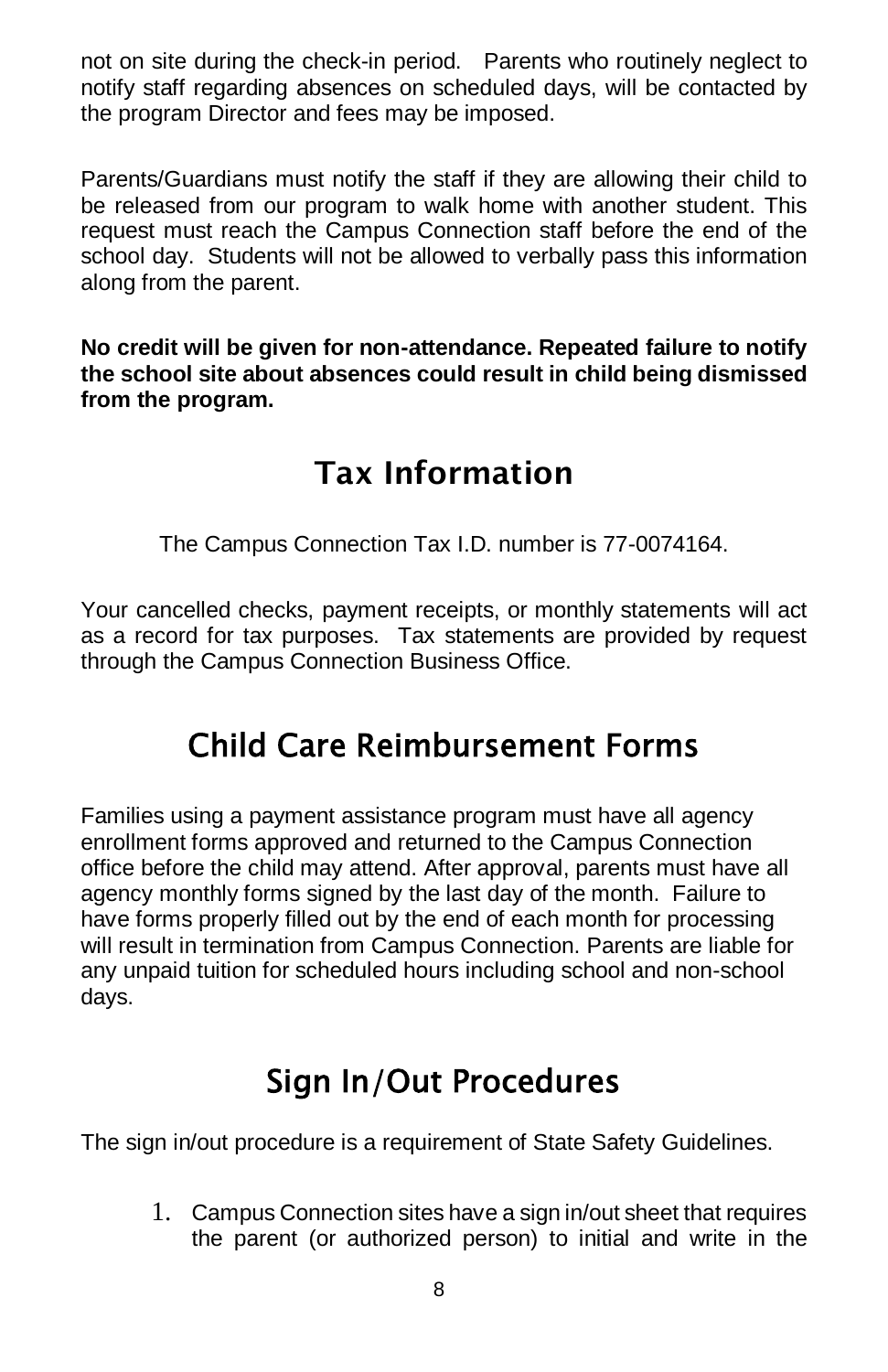current time each time the child is dropped off and/or picked up each day the child is scheduled.

2. We also maintain a computerized attendance program. This requires the parent (or authorized person) to check students in and out electronically.

#### 3. **Failure to sign out on the computer and the sign in/out sheet will result in the parent being charged until 6:00 p.m.**

- 4. If a child is not picked up by the 6:00 p.m. closing time, the staff will make every effort to contact persons listed on the information/emergency card. If no one arrives to pick the child up by 6:30 p.m., the Sheriff's Department will be notified.
- 5. Parents who pick up their child after 6:00 p.m. will be charged \$15.00 for every 15-minute period or part thereof after 6:00 p.m. Parents who are delayed in picking up their children more than three (3) times in a forty-five (45) day time period will be asked to find alternative child care.
- 6. Parents using an outside agency for payment must sign in/out on the computer, sign in/out sheets, and their agency form. Failure to do all three (3) may result in loss of child care.
- 7. The parent (or authorized pick-up person) must sign the child out of the program each day. A Campus Connection staff member will have already signed your child into the program from school.
- 8. Parents scheduling morning child care must sign their child into the program in the morning and the staff will sign them out to class.
- 9. Only pick-up people listed in the child's emergency contacts will be allowed to take the child from the school site. Those picking up the child must be prepared to show picture identification. If a parent chooses to allow an older sibling or any other person under the age of eighteen (18) to pick up their child, they must be listed in the emergency contacts and/or have a signed Sibling Release Form on record.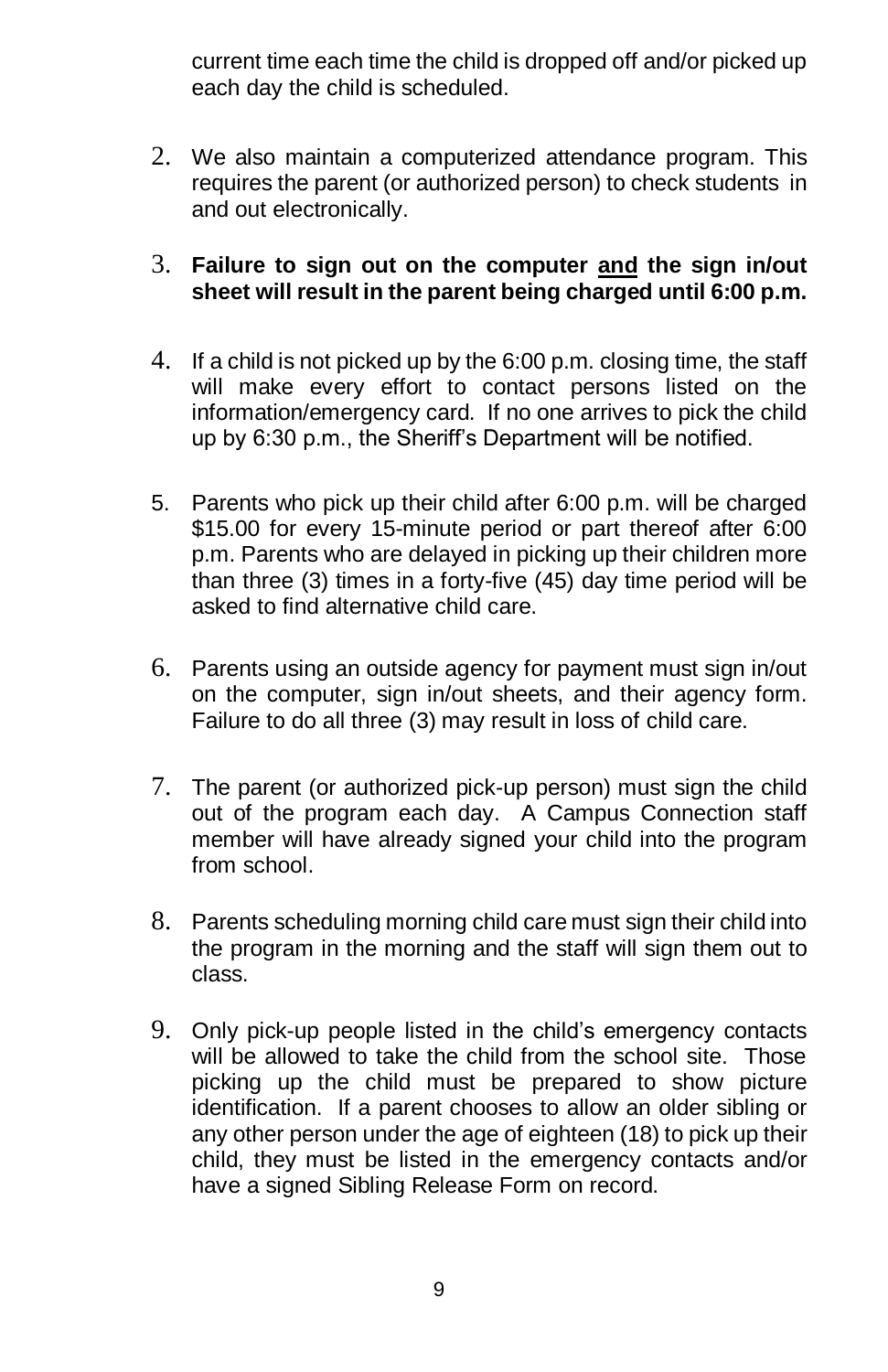10. **Campus Connection staff cannot release a child to anyone who is suspected of being under the influence of any mind altering substance.**

# Termination of Service

Enrollment in Campus Connection is important to all involved. Therefore, adherence to the regulations stated in the contract is mandatory. Services may be terminated at any time for the following reasons:

- 1. Three (3) late pick-ups (after 6:00 p.m.) in one forty-five (45) day period.
- 2. Failure to pay for tuition by the  $15<sup>th</sup>$  of the month.
- 3. Disruptive Behavior: If a child commits an offense that results in suspension of childcare (i.e. physical injury to others, threats, foul language, continual disruptive or disrespectful behavior) the parents will be called to immediately pick the child up. The child may not be allowed to return to Campus Connection until a parent conference is held.
- 4. Parents who are on subsidized programs that fail to have all forms signed and ready to mail to the proper agency by the last school day of the month will be asked to find alternative care for their child.
- 5. If at any time the Campus Connection staff determines that a child is unable to benefit from the program, or that he or she impairs the ability of other children to benefit from the program, this agreement may be terminated by Campus Connection without notice. All regular school rules are in effect and failure to comply could necessitate consequences that might lead to suspension or termination from the Campus Connection child care program.

## Medical Emergency/Illness Policy

Children who arrive ill (i.e. runny nose, continuous cough, red throat, unexplained rash, swollen glands, head or stomach ache, etc.) will be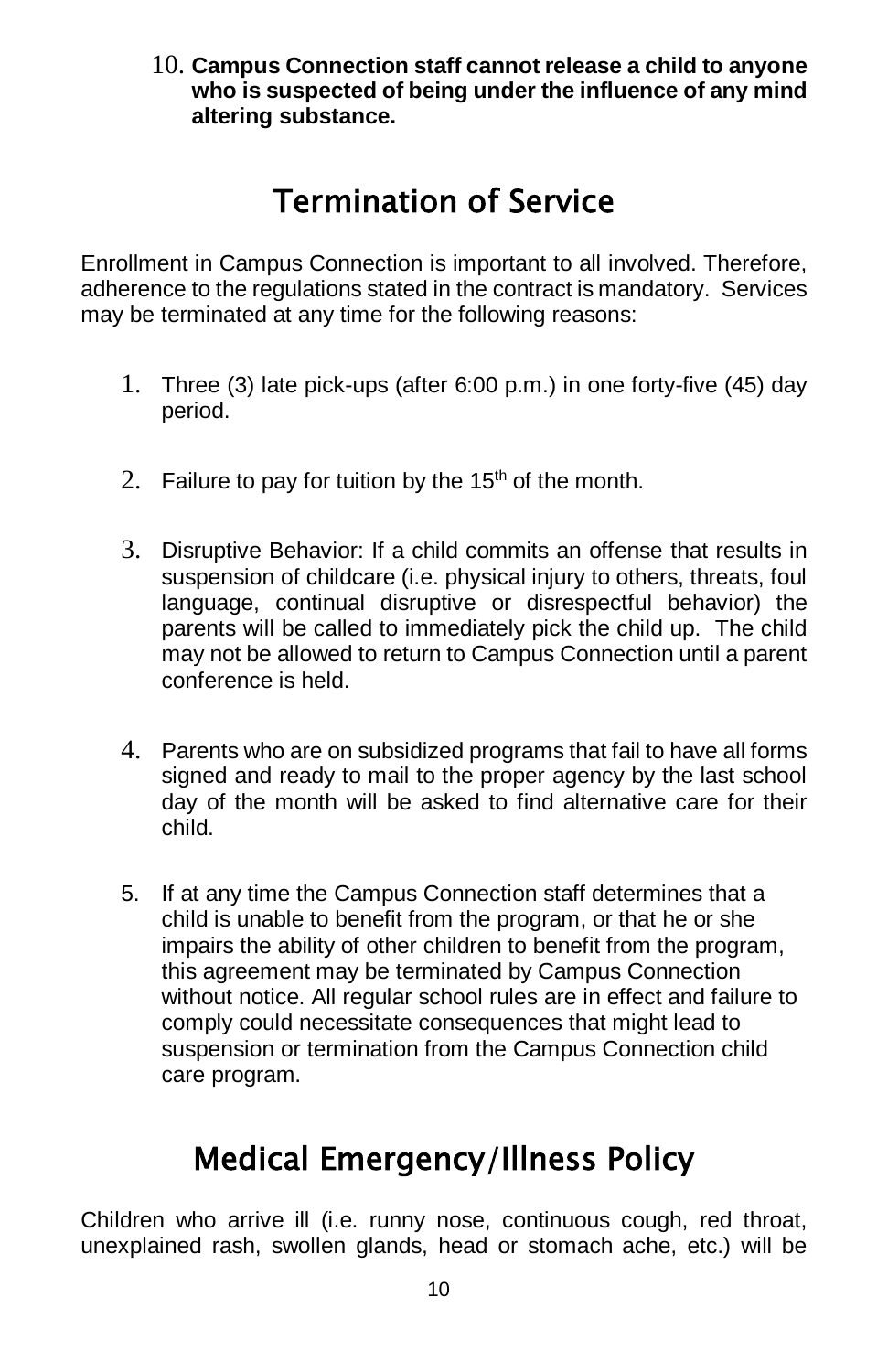isolated and their parents will be contacted immediately for prompt pick up.

When a child becomes ill or is seriously injured, the parent will be notified immediately. After such notification, the parent or other designee will be expected to pick up the child promptly.

When contacting the program to report your child's absence, please call the Campus Connection school site number and not the school office.

In the event of an emergency, 911 will be called and the parent will be notified immediately. Parent/Guardians will be responsible for all costs incurred in such emergencies. At no time will the Campus Connection Program staff transport an injured child to a medical facility. If the child incurs a minor injury, staff will administer basic first aid (clean injury, apply ice pack, secure bandage, etc.) and inform the parent/guardian of the incident when they pick up the student. An accident report will be completed and filed for all major injuries.

## Medication Policy

A special consent form for the administration of medication must be completed and signed by the parent and physician and must be on file at the Campus Connection site. Over-the-counter medication also requires the medication authorization form. Medications will not be administered unless all guidelines are followed. No medication of any kind may be carried to school or Campus Connection by the student without proper documentation. Only prescribed medication, in the original prescription container, will be administered to a child. The container must be labeled by the pharmacist to include the name of the child, date, dosage, name of medication and the method of administration. It is the parent's responsibility to pick up medication from the school site and deliver to camp location.

## **Discipline**

It is the goal of Campus Connection to provide a safe, caring and inviting atmosphere for all children. Every effort will be made to meet the needs of the children and their parents/guardians. We will work hand-in-hand with the parents/guardians of each child to identify problems and work on a common goal toward a solution. In order to provide quality care, it is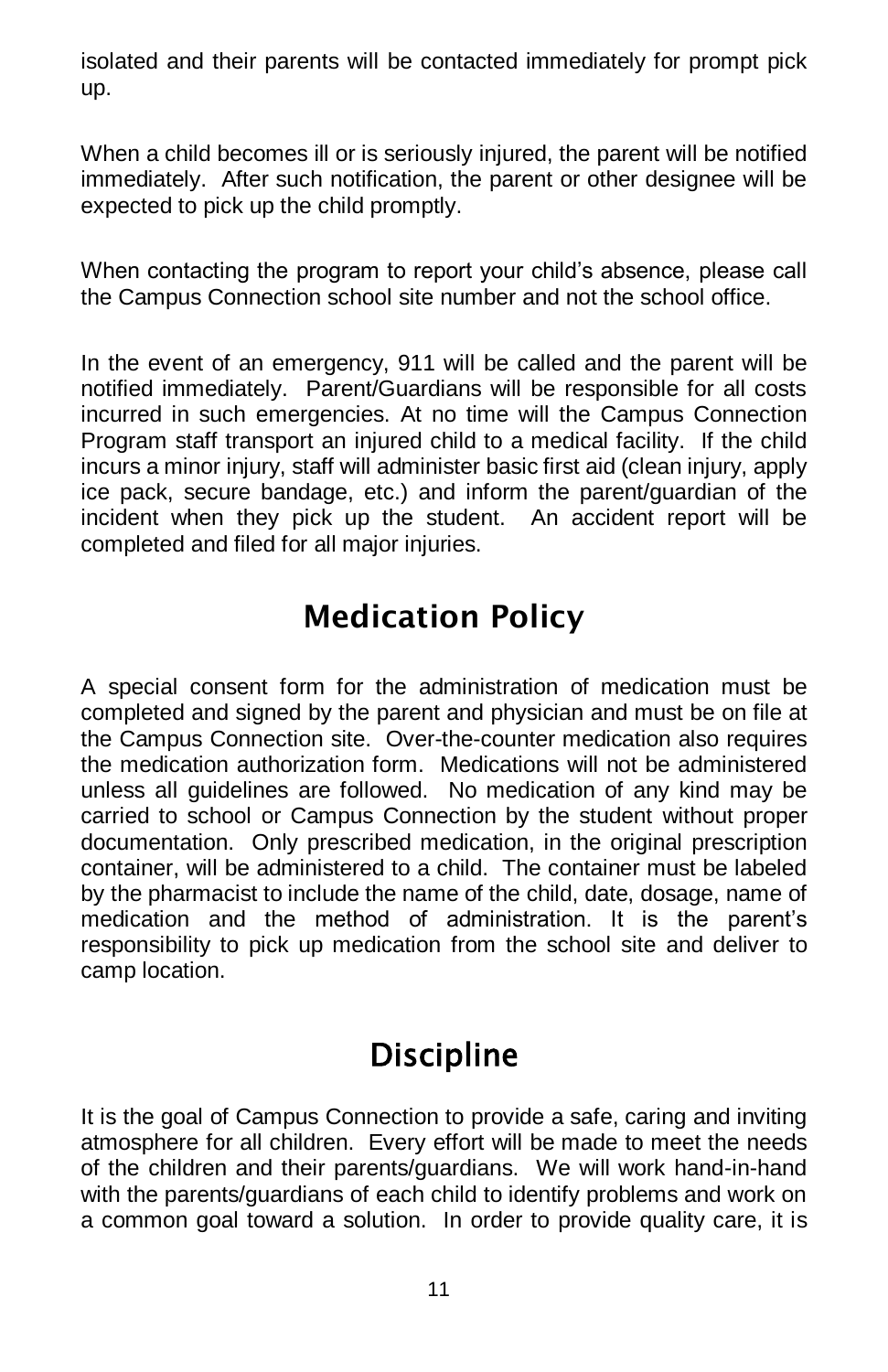important that both the parent/guardian and the child be aware of the policies concerning discipline and dismissal.

Please Read and Review the Following with Your Child

#### **General Program Rules**

- 1. All regular school rules will be enforced.
- 2. Students will not be disruptive.
- 3. Students will be respectful to adults and other students.

4. Students will exhibit a cooperative attitude while in attendance at Campus Connection.

**6.** Cell phones and Watch phones may not be used during Campus Connection.

### **Facility Rules**

Along with the General Program Rules, each Site Coordinator will post specific Facility Rules. The staff will review, model and enforce these rules with the students. Consequences for not following the rules will also be discussed with the students.

#### **Playground Rules**

Students will adhere to the following rules on the playground. The Campus Connection staff will review the following Playground Rules with the children and also enforce School Rules.

- 1. Students will not throw any object, except designated playground equipment.
- 2. Students will stay away from the office area.
- 3. One student per swing only. Use swings appropriately, no twisting, etc.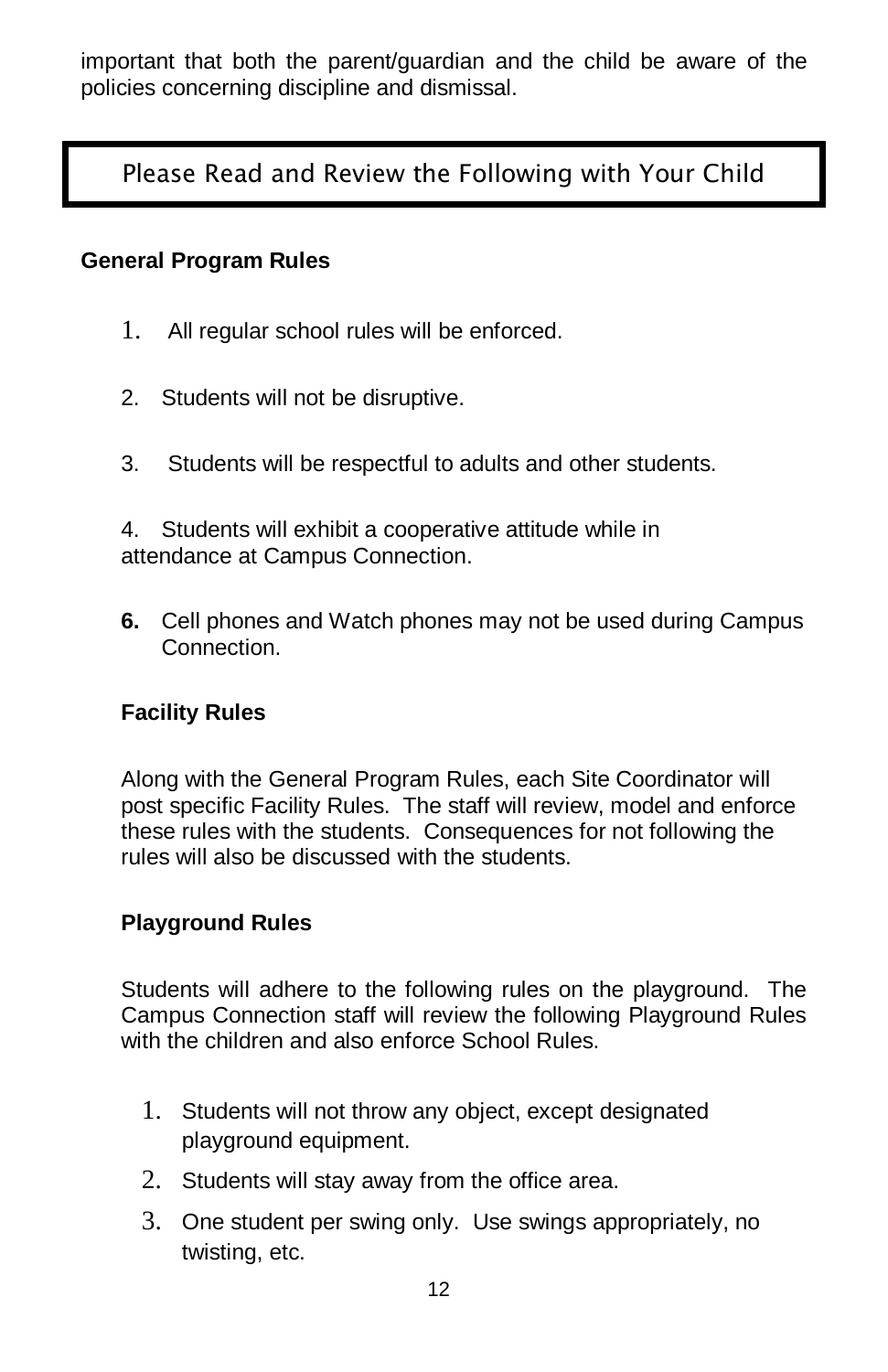4. Students may not play in trees or on walls or fences.

### **The following behaviors are unacceptable and are not allowed.**

- 1. Playing in the bathrooms
- 2. Wrestling and/or play fighting
- 3. Using inappropriate language
- 4. Pushing others off playground equipment
- 5. Playing tackle football or using excessive physical contact
- 6. Running in the halls or indoors at any time
- 7. Throwing sand
- 8. Bullying or name calling

### **Classroom and Multi-Use Room Rules**

- 1. Use good manners at all times.
- 2. Keep hands and feet to yourself.
- 3. Keep voice down to an acceptable level.
- 4. Use proper language and show respect for all adults, and students.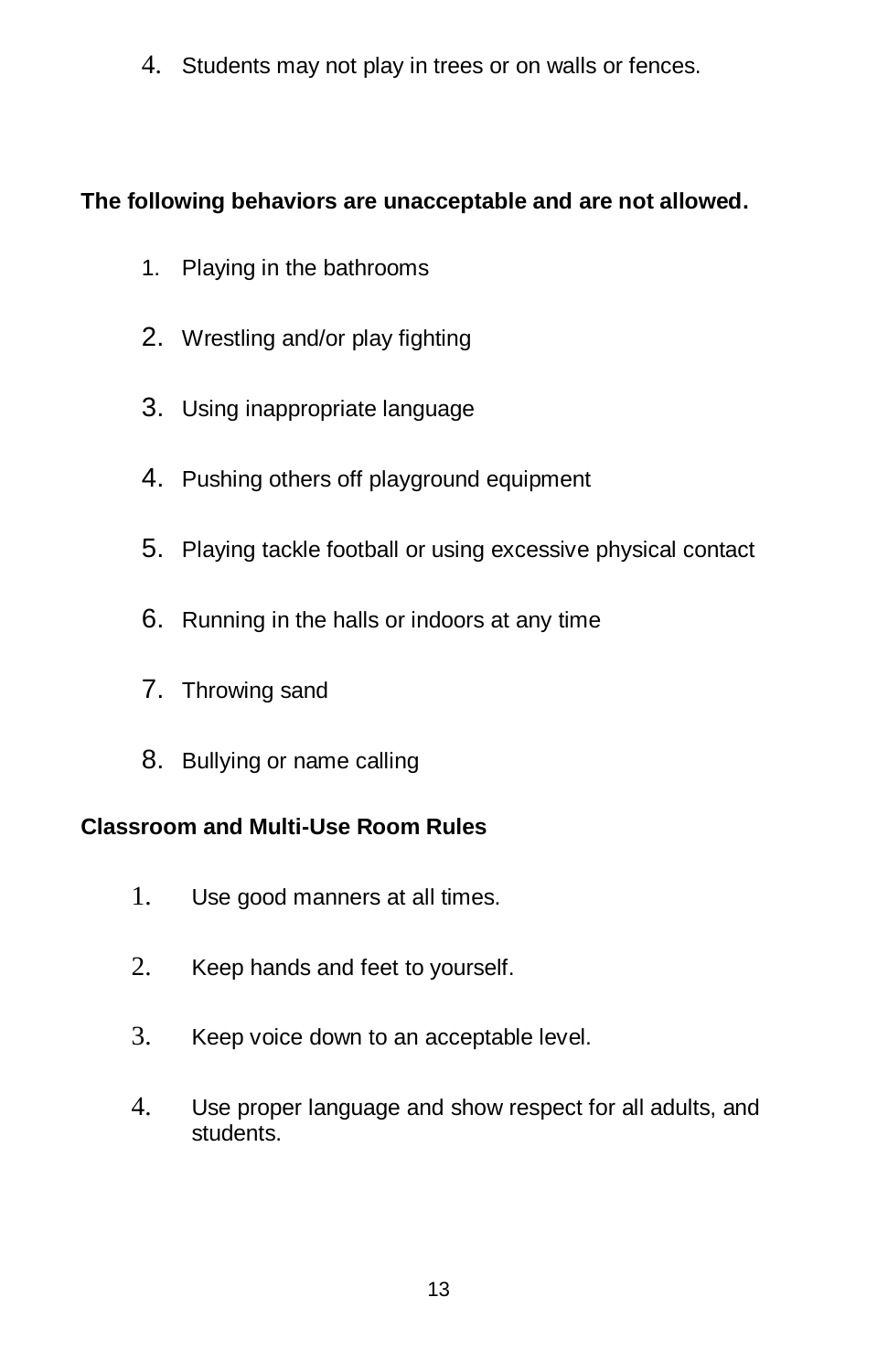### Consequences for Violation of Program Rules

If a student chooses not to follow the stated rules as set by Campus Connection and the regular school rules, the site staff *may*, depending on the severity of the violation:

- 1. Issue a warning or warnings.
- 2. Take away privilege(s), isolate the student, or place the student in time-out.
- 3. Refer the student to the Site Coordinator.
- 4. Notify the parent/guardian by telephone or note of inappropriate behavior.
- 5. Refer the student to the Program Director.
- 6. Parents/Guardians are responsible for reimbursement for damages to property caused by their child.

### Referral to the Director or the Site Coordinator

If the student is referred to the Site Coordinator or the Program Director, they will (depending on the severity of the violation):

- 1. Hold a conference with the parent.
- 2. Issue a one (1) or more day suspension from the program.
- 3. Dismiss the child from Campus Connection Child Care Program.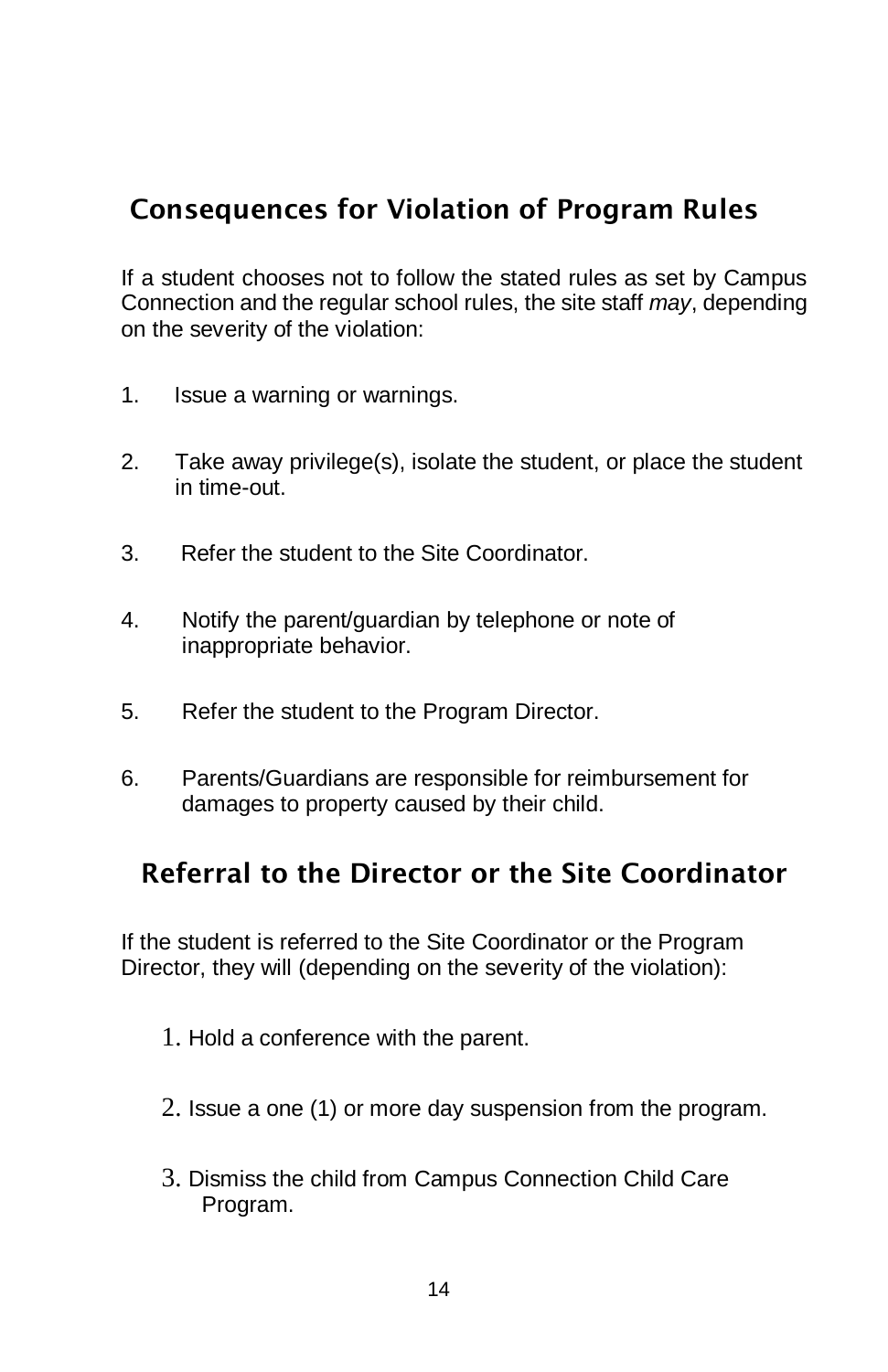If at any time the Campus Connection staff determines a child's behavior to be disruptive or dangerous, the Director reserves the right to suspend or expel the child from the child care program.

## Parent Involvement & Responsibilities

The student's Campus Connection experience is enriched with a partnership between parents and staff. Active participation in the following areas is essential.

- Notify the Campus Connection Administration Office immediately of changes to phone numbers, address, emergency contact information, health issues, medication, etc.
- Adhere to the schedule chosen for your child or make changes in a timely fashion.
- Check the Parent Information Board for new information and reminders when dropping off or picking up your child.
- Check your MyProCare Parent Portal often for information personal to your child and watch for emails coming from OUSD Child Care. In your portal you will find your current account balance, emergency contact information on file and the Schedule Change online form. Emails may consist of reminders for parents, accident/incident reports, or informational notes specific to your child.
- Call to inform staff if your child(ren) will not be attending that day.
- Sign in/out each day on the computer and sign-in sheets.
- Remember that Campus Connection is a pre-payment program. Pay your bill on time, on the first  $(1<sup>st</sup>)$  of the month. Accounts not paid by the fifteenth will incur a late payment fee. Families with balances not paid by the end of the month will be asked to find alternative child care.
- Visitors to the program: Children registered in the program may not bring non-registered friends or guests to the program due to liability and staffing.